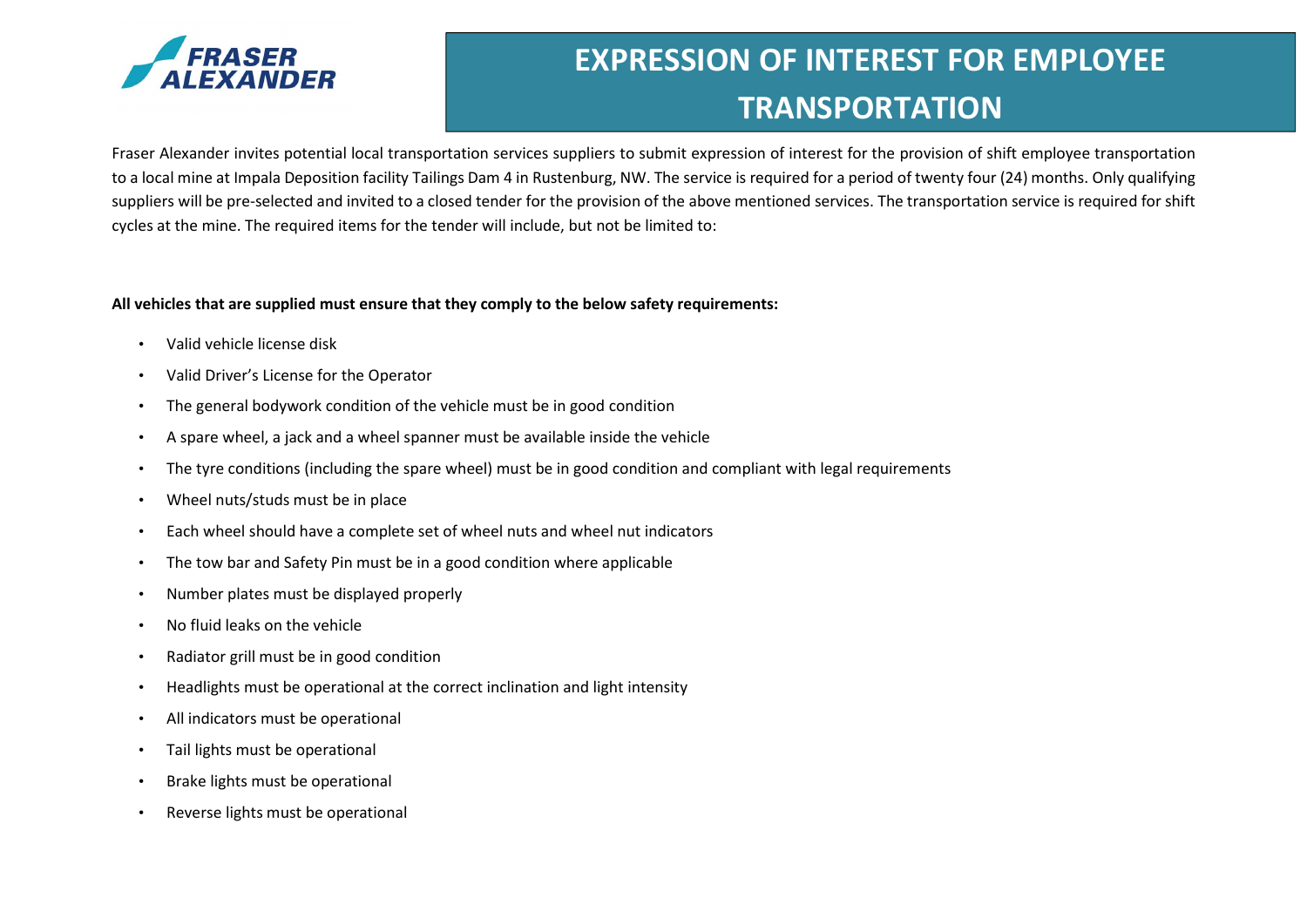

## EXPRESSION OF INTEREST FOR EMPLOYEE **TRANSPORTATION**

- Hooter must be operational
- Windscreen and windows must be in good condition with no cracks
- Wipers blades must be in a good condition and operational
- All vehicle mirrors must be in good condition with no cracks
- The passenger seats must have seat belts and be in a good condition
- The steering system must be in a good condition
- Vehicle service brakes must be fully operational
- Vehicle service records must be available and up to date
- Park brake must be fully operational
- Pedals must be in good condition
- Dashboard instruments must be in working condition and readable with backlight for night driving
- No active warning lights on dash
- Fire extinguisher must be in a good condition and the expiry date should be visible and valid
- The vehicle must have at least two stop blocks
- The vehicle must have at least two warning triangles

#### To express interest, each potential supplier will be required to submit the following documentation (mandatory):

- Letter of Good Standing with the Compensation Commissioner
- Tax Clearance Certificate
- Original VAT Certificate (if applicable)
- Copy of Company Registration Documents (CK2 or CM 27)
- BEE Certificate or Affidavit